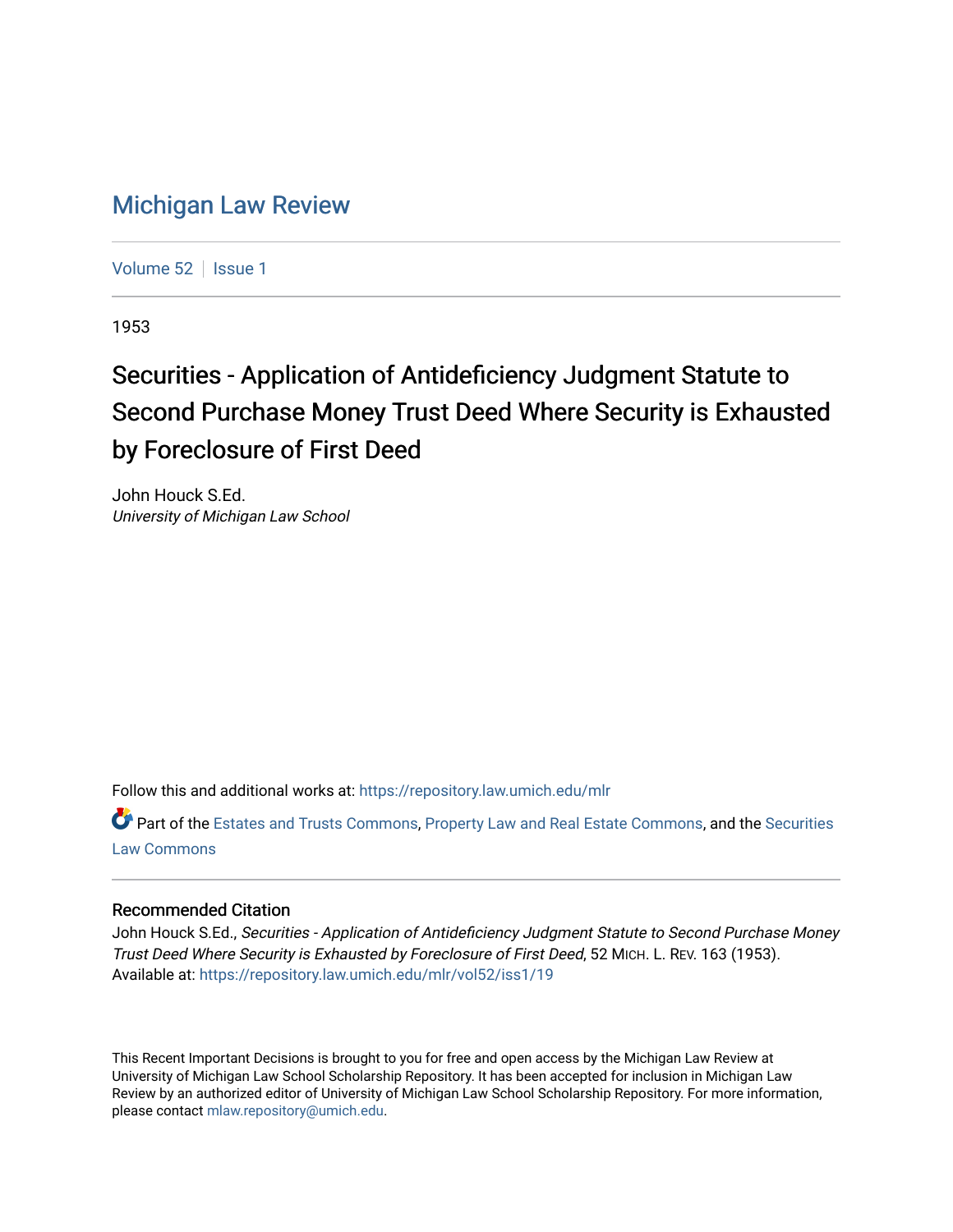SECURITIES-APPLICATION OF ANTIDEFICIENCY JUDGMENT STATUTE TO SECOND PURCHASE MONEY TRUST DEED WHERE SECURITY IS EXHAUSTED BY FORECLOSURE OF FIRST DEED-To secure the purchase price of land, defendant executed a promissory note and first deed of trust in favor of a savings and loan association, and a second note and deed in favor of plaintiff-vendor. On default of both obligations, the savings and loan association foreclosed upon the land.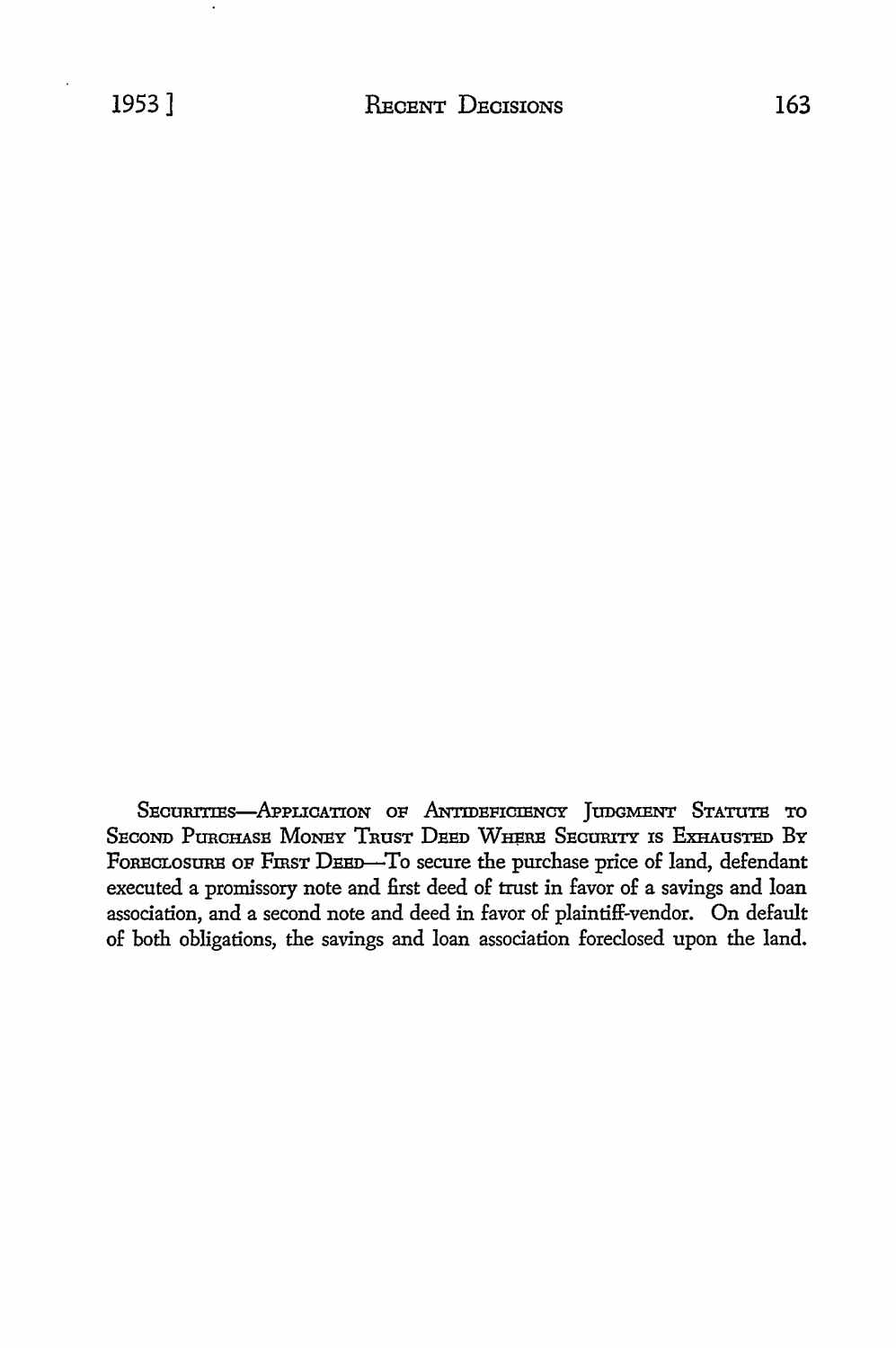The resulting sale completely exhausted the security, and plaintiff brought the present action upon his note. Defendant interposed section 580b of the California Code of Civil Procedure, which specifies that "no deficiency judgment shall lie in any event after any sale of real property for failure of the purchaser to complete his [secured obligation], given to secure payment of the balance of the purchase price of real property.''1 The trial court and the court of appeals2 found the statute inapplicable. On appeal, *held,* reversed. A creditor is barred by the antideficiency judgment statute where foreclosure of a prior purchase money claim has consumed the security, even though no foreclosure sale has taken place under the second trust deed. *Brown v. Jensen,* (Cal. 1953) 259 P. (2d) 425.

If the plaintiff in the principal case had pursued the foreclosure remedy, the California statute clearly would have precluded a deficiency judgment.<sup>3</sup> The essential issue of this case is whether a secured purchase money creditor can avoid that limitation by proceeding on the note to enforce the personal liability of the debtor. A literal reading of the statute might appear to justify the lower courts' finding that it applies only where the trustee or mortgagee has foreclosed.<sup>4</sup> However, it is not unreasonable to suppose that the legislature looked upon foreclosure as the normal method of attack against the debtor in such cases, and therefore intended to abolish completely any personal obligation for purchase money securities.<sup>5</sup> Indeed, another section of the California code dealing generally with secured obligations requires that foreclosure be the first remedy pursued, the so-called "one action" statute.6 The present decision prevents the junior lienor from waiving the security for which he has contracted and proceeding upon the personal obligation. Are there any special facts which might have justified waiver in this case? Surely the exhaustion of the security by sale under the prior lien cannot be relevant, because if there was no value in the security after foreclosure, there was equally none before.<sup>7</sup> The statute apparently makes no exception in favor of the lienor who has

1 Cal. Code Civ. Proc. (Deering, 1949) §580b.

- <sup>2</sup>Brown v. Jensen, (Cal. App. 1952) 250 P. (2d) 626.
- s Kerrigan v. Maloof, 98 Cal. App. (2d) 605, 221 P. (2d) 153 (1950).

4 This reasoning was followed in Hillen v. Soule, 7 Cal. App. (2d) 45, 45 P. (2d) 349 (1935). But see Winkleman v. Sides, 31 Cal. App. (2d) 387, 88 P. (2d) 147 (1939); Mortgage Guarantee Co. v. Sampsell, 51 Cal. App. (2d) 180, 124 P. (2d) 353 (1942).

 $5$  Such seems to have been the belief of the court in Stone v. Lobsien, 112 Cal. App. (2d) 750, 247 P. (2d) 357 (1952), where it was held that there was no lending of credit in a promise to assume the obligations of a purchase money vendee, because §580b abolished personal liability.

6 Cal. Code Civ. Proc. (Deering, 1949) §726. An early interpretation of this section denied waiver of the foreclosure remedy where sale under a prior lien had exhausted the security. Barbieri v. Ramelli, 84 Cal. 154, 23 P. 1086 (1890). Later construction permitted suit directly on the bond in such cases, on the ground that the particular mode of entering the deficiency judgment was not important, since the creditor was entitled to one in any event. Savings Bank v. Central Market Co., 122 Cal. 28, 54 P. 273 (1898). Clearly, preserving the "one action" rule does make a difference where the antideficiency prohibitions upon purchase money obligations are involved, so waiver of foreclosure should logically not be permitted in such cases.

7 A point made clear by Hell v. Schult, 238 Iowa 511, 28 N.W. (2d) 1 (1947).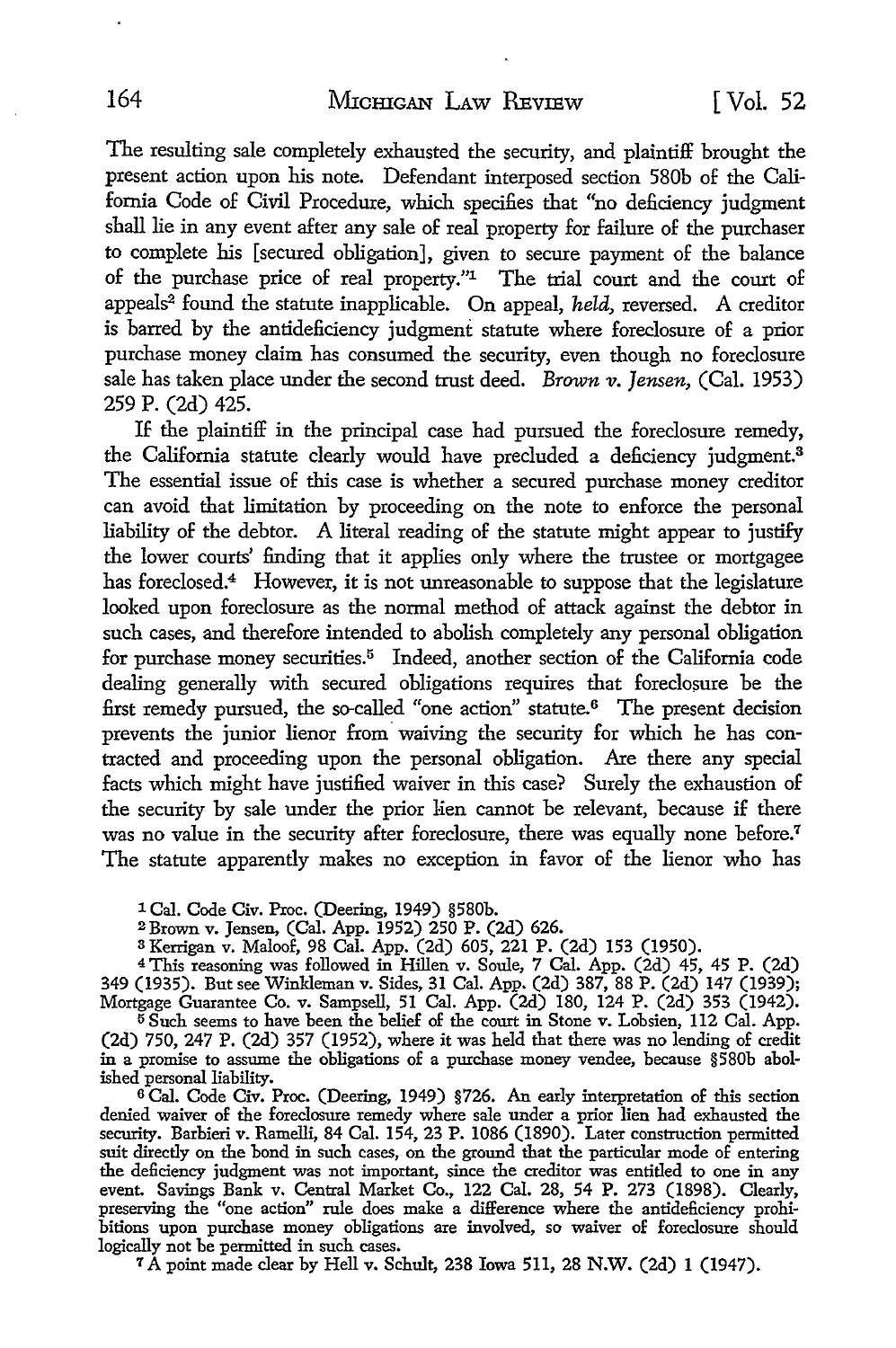accepted security which is valueless. If he wished recourse to the personal liability of the debtor, the vendor could have taken an unsecured note. Nevertheless, the result reached in the present case is not universally accepted. Guided by the notion that this type of legislation was designed to protect the debtor only against the creditor who takes the land in partial satisfaction at less than its full value and then seeks to enforce a large deficiency,8 the courts have frequently avoided the statute as to a creditor who receives no part of the security. North Carolina has a statute which abolishes deficiency judgments in connection with a foreclosure or sale under a power of sale of purchase money mortgages.<sup>9</sup> On facts similar to the principal case, the statutory limitation was held inapplicable on the ground that it was intended to reach only the creditor who came into enjoyment of the property.<sup>10</sup> Alabama, which had a statute allowing the debtor to set off the fair value of the property against the debt in determining a deficiency,<sup>11</sup> found the statute inapplicable to a second lienor who received nothing from the first foreclosure but lost his security thereby, where he was not responsible for the foreclosure.<sup>12</sup> Oregon's predepression statute<sup>13</sup> has been held to prohibit personal liability only where the creditor elects to pursue the foreclosure, but if he does so the provision cannot be avoided by contractual waiver.<sup>14</sup> Conversely, South Dakota has held its courts closed to all actions upon the secured purchase money note.15 It is aided in this respect by unmistakable statutory language.16 The early version of the North Dakota statute<sup>17</sup> was held to be procedural only, demanding that the creditor go to law for a deficiency,18 but an amended act made it clear that creditors on secured obligations could not look beyond the security for satisfaction.19 The antideficiency judgment acts are intended to protect debtors. They set a limit on the amount for which the debtor can be held liable after losing the land. If this is true, it should be immaterial that the debtor's obligation is divided among liens of different priority. Allowing the junior claimant to enforce the personal obligation of a purchase money note because a prior claim has absorbed the security places excessive weight on the form which the creditor has given the transaction. Such considerations strongly support California's refusal to

8 Kerrigan v. Maloof, note 2 supra.

o 2A N.C. Gen. Stat. (Michie, 1950) §45-21.38.

10 Brown v. Kirkpatrick, 217 N.C. 486, 8 S.E. (2d) 601 (1940).

llAJa. Gen. Stat. (1935) §184.

12 Alabama Mortgage & Securities Corp. v. Chinery, 237 Ala. 198, 186 S. 136 (1939). 13 2 Ore. Comp. Laws Ann. (1940) §9-505.

14 Stretch v. Murphy, 166 Ore. 439, 112 P. (2d) 1018 (1941).

15 Federal Deposit Ins. Corp. v. Stensland, 70 S.D. 103, 15 N.W. (2d) 8 (1944).

1s 3 S.D. Code (1939) §39.0308.

17 N.D. Laws (1933) 223.

18 Burrows v. Paulson, 64 N.D. 557, 254 N.W. 471 (1934).

<sup>10</sup>3 N.D. Rev. Code (1943) §§32-1906, 32-1907. A recent amendment, N.D. Laws (1951) 300, allows a limited right of deficiency judgment, but no personal liability can be enforced except in connection with a foreclosure action. The antideliciency judgment statutes of New York and Nebraska have been held not to run against actions on the note, a result justified in both states by reliance upon a statutory pattern which deals separately with foreclosure and personal actions.